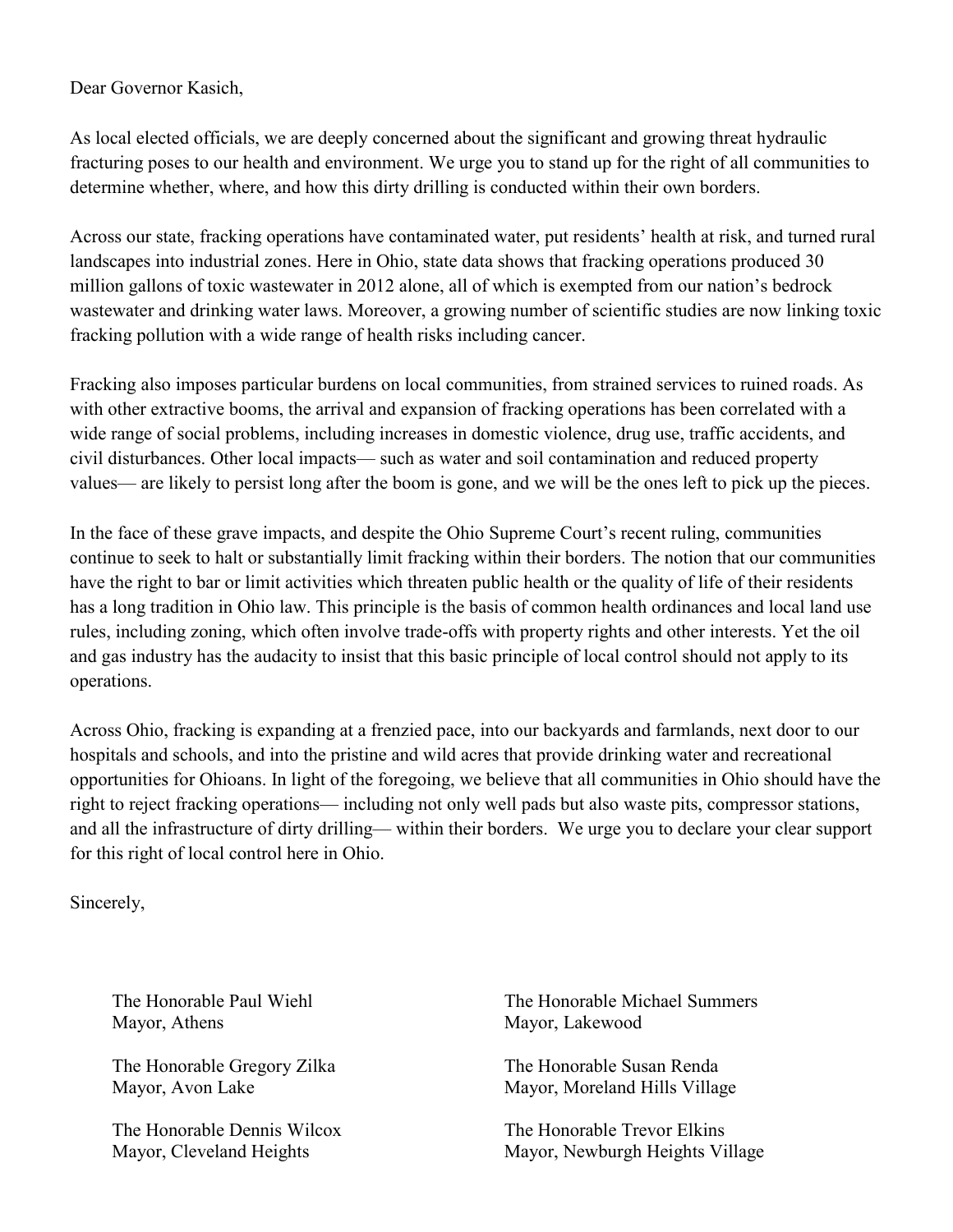The Honorable Robert Stefanik Mayor, North Royalton

The Honorable David Mann Vice Mayor, Cincinnati

The Honorable Constance Barsky Vice Mayor, Granville

The Honorable Tom Sawyer Ohio Senator, D-Akron

The Honorable Cecil Thomas Ohio Senator, D-Cincinnati

The Honorable Charleta Tavares Ohio Senator, D-Columbus

The Honorable Kenny Yuko Ohio Senator, D-Richmond Heights

The Honorable Nickie Antonio Ohio Representative, D-Lakewood

The Honorable Lori Kokoski County Commission President, Lorain County

The Honorable Charles Adkins County Commissioner, Athens County

The Honorable Chris Chmiel County Commissioner, Athens County

The Honorable Lenny Eliason County Commissioner, Athens County

The Honorable Sunny Simon County Council Member, Cuyahoga County

The Honorable Dale Miller County Council Member, Cuyahoga County

The Honorable Lillian Moore Council President, Highland Hills The Honorable Steve Richman Council President, Moreland Hills Village

The Honorable Larry Antoskiewicz Council President, North Royalton

The Honorable Sean Brennan Council President, Parma

The Honorable Eloise Henry Council President, Richmond Heights

The Honorable Steven Herron Council President, Vermilion

The Honorable Dennis Recker Council President, Whitehouse

The Honorable Patricia DeBerry Council President Pro Tem, Highland Hills

The Honorable Joseph Mercurio Council President Pro Tem, Mayfield Heights

The Honorable Rich Swirsky Council Member, Akron

The Honorable Bob Hoch Council Member, Akron

The Honorable Marilyn Keith Council Member, Akron

The Honorable Suzanne Greif Council Member, Amesville

The Honorable Marcia Burchby Council Member, Amesville

The Honorable Joe Miller Council Member, Amherst

The Honorable Christine Fahl Council Member, Athens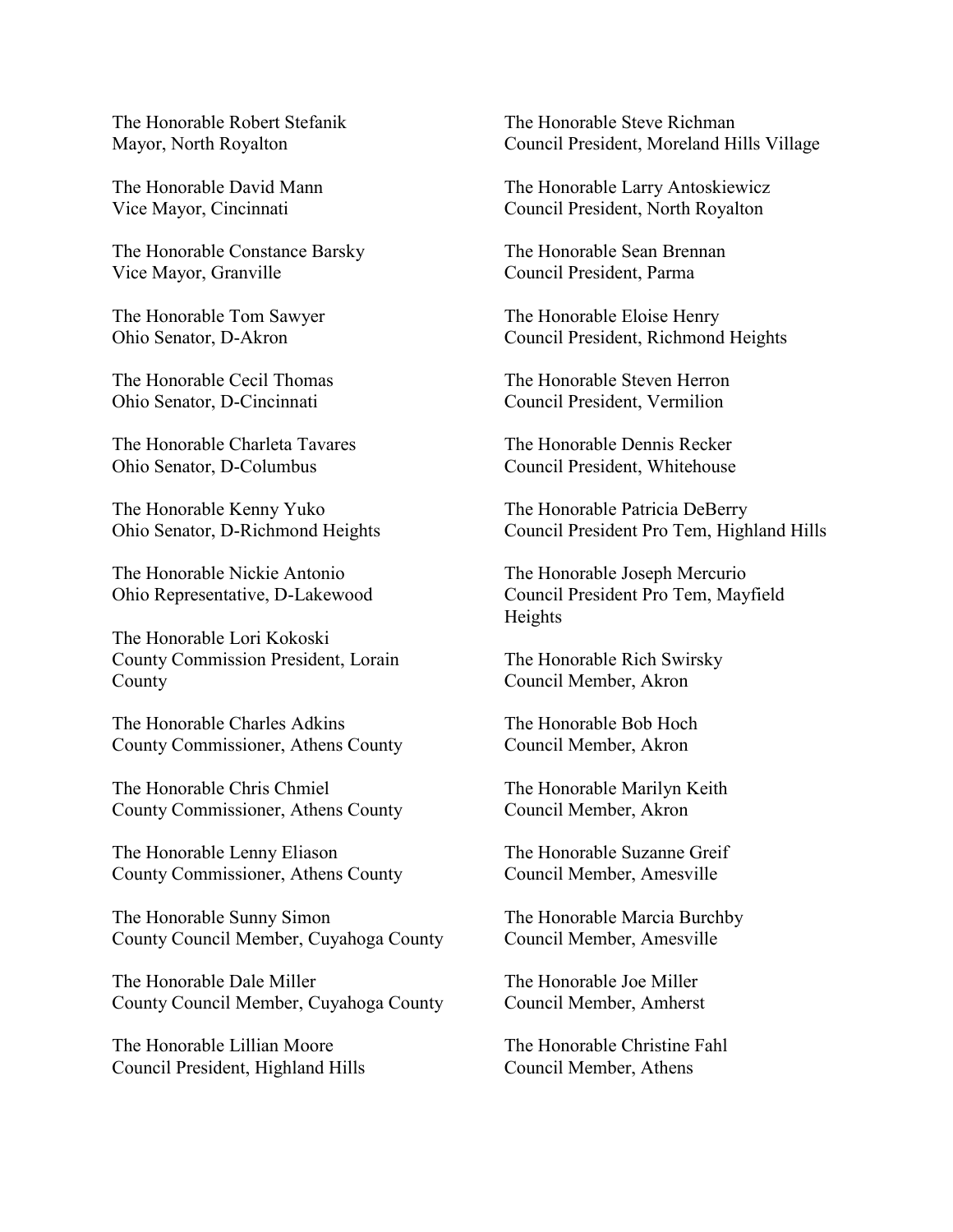The Honorable Christine Knisely Council Member, Athens

The Honorable Jennifer Cochran Council Member, Athens

The Honorable Jeffrey Risner Council Member, Athens

The Honorable Kent Butler Council Member, Athens

The Honorable Mike Canterbury Council Member, Athens

The Honorable Michele Papai Council Member, Athens

The Honorable Steve Patterson Council Member, Athens

The Honorable Walter Genutis Council Member, Bedford

The Honorable Nick Haschka Council Member, Berea

The Honorable Daniel Gordon Council Member, Bowling Green

The Honorable John Zanfardino Council Member, Bowling Green

The Honorable George Stelmaschuk Council Member, Broadview Heights

The Honorable Glenn Goodwin Council Member, Broadview Heights

The Honorable Jennifer Mahnic Council Member, Broadview Heights

The Honorable James Giomini Council Member, Broadview Heights The Honorable Brian Wolf Council Member, Broadview Heights

The Honorable Brian Ousley Council Member, Brunswick

The Honorable Patricia Hanek Council Member, Brunswick

The Honorable Vincent Carl Council Member, Brunswick

The Honorable Richard Hart Council Member, Canton

The Honorable Frank Morris Council Member, Canton

The Honorable Chris Seelbach Council Member, Cincinnati

The Honorable P.G. Sittenfeld Council Member, Cincinnati

The Honorable Wendell Young Council Member, Cincinnati

The Honorable Yvette Simpson Council Member, Cincinnati

The Honorable Brian Cummins Council Member, Cleveland

The Honorable Martin Keane Council Member, Cleveland

The Honorable Kenneth Johnson Council Member, Cleveland

The Honorable Michael Polensek Council Member, Cleveland

The Honorable Jeff Coryell Council Member, Cleveland Heights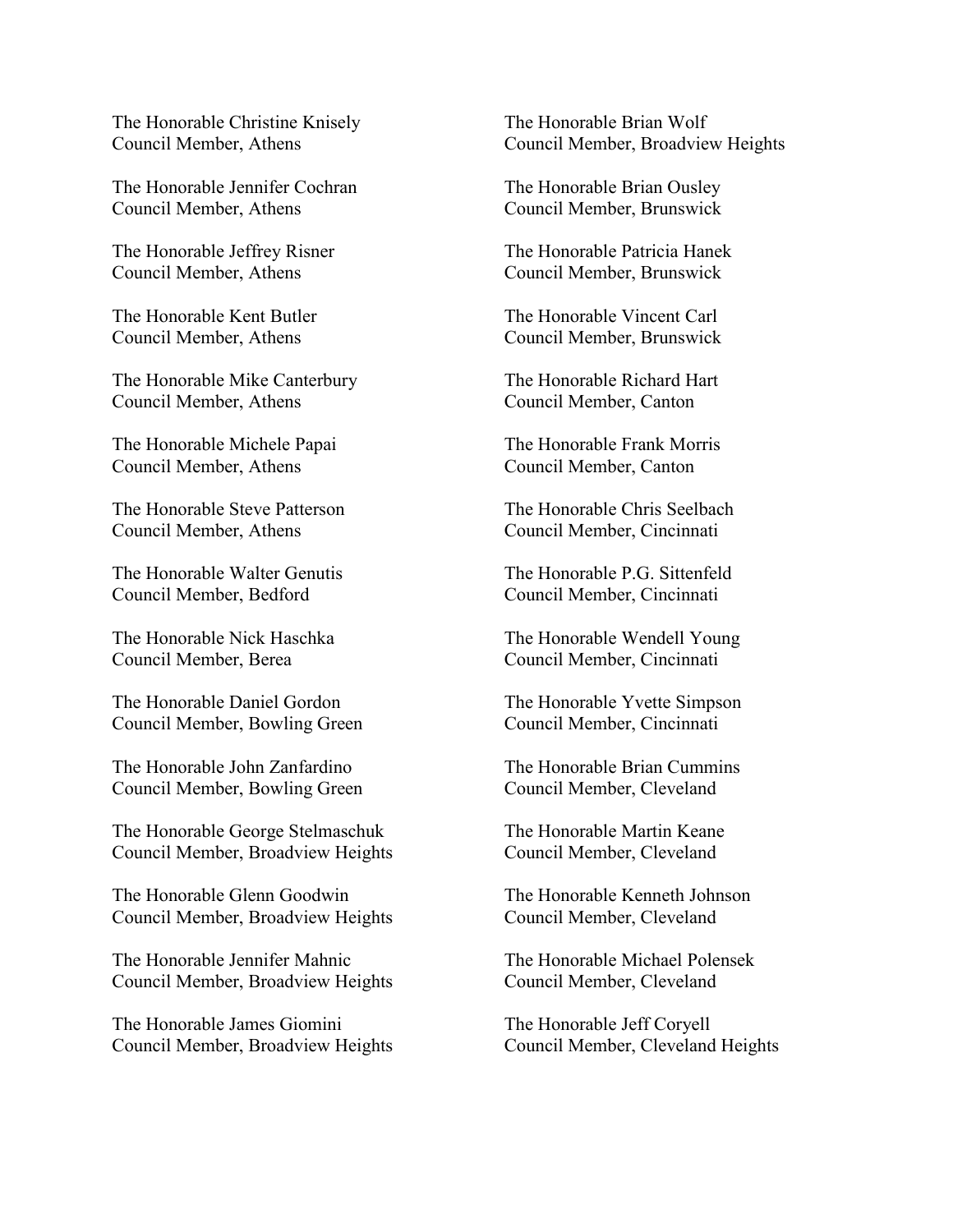The Honorable Madeline Scarniench Council Member, Euclid

The Honorable Michelle Lerner Council Member, Granville

The Honorable Jeff Crabill Council Member, Heath

The Honorable Barbara Spearman Council Member, Highland Hills

The Honorable Jean Abernathy-Smith Council Member, Highland Hills

The Honorable Nicole Young Council Member, Highland Hills

The Honorable Rev. Leah Lewis Council Member, Highland Hills

The Honorable Melissa Long Council Member, Kent

The Honorable Sam O'Leary Council Member, Lakewood

The Honorable Cindy Marx Council Member, Lakewood

The Honorable Thomas Bullock Council Member, Lakewood

The Honorable Frank DeTillio Council Member, Lorain

The Honorable Joseph Koziura Council Member, Lorain

The Honorable Eddie Edwards Council Member, Lorain

The Honorable Ron Jackson Council Member, Maple Heights The Honorable Richard Trojanski Council Member, Maple Heights

The Honorable Susan Sabetta Council Member, Mayfield Heights

The Honorable Mark Kolesar Council Member, Medina

The Honorable Raymond Jarrett Council Member, Medina Township

The Honorable Ken DeMichael Council Member, Medina Township

The Honorable Bill Ostmann Council Member, Medina Township

The Honorable Daniel Fritz Council Member, Moreland Hills Village

The Honorable Gary Sherck Council Member, Moreland Hills Village

The Honorable Ted Buczek Council Member, Moreland Hills Village

The Honorable Eddie Van Bibber Council Member, Nelsonville

The Honorable Carol Floyd Council Member, Newark

The Honorable Jeremy Blake Council Member, Newark

The Honorable Phillip Beer Council Member, Newton Falls

The Honorable Daniel Langshaw Council Member, North Royalton

The Honorable Paul Marnecheck Council Member, North Royalton